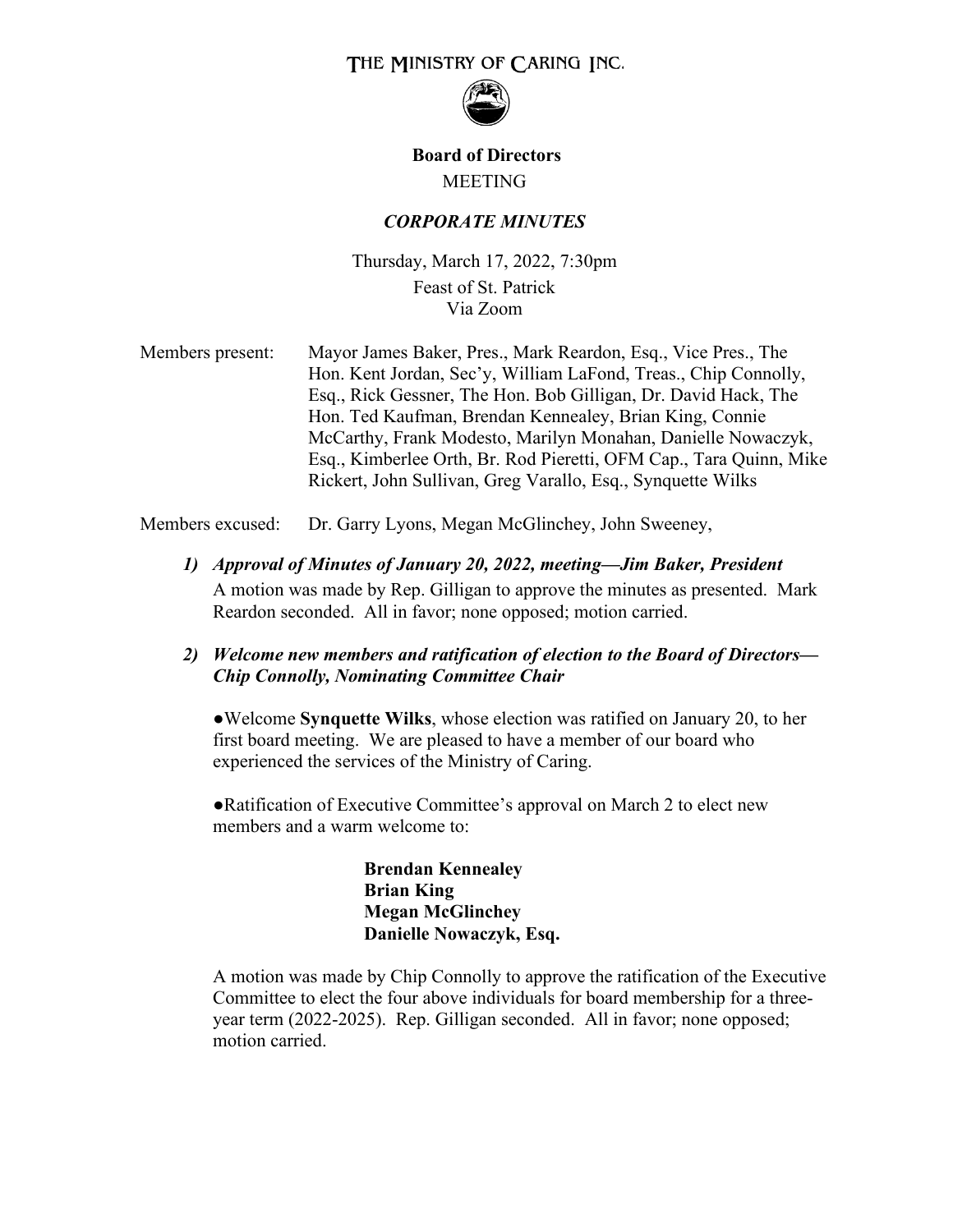We thank the following who served with great dedication and have joined our newly established Advisory Board:

## **Valerie Biden Owens Barbra Andrisani Paul King, Ed.D. The Hon. Colm Connolly**

The President assigned Marilyn Monahan as the new chair of the Advancement Committee.

## *3) Villa Maria Project Update – Br. Ronald/Chaz Enerio, Esq., and Kevin Wilson, AIA*

## *●Revised Blueprints – Kevin Wilson, AIA*

Kevin Wilson reviewed the revised blueprints

●MOC Board Resolution to delegate to the Executive Director and the Executive Committee the power of approval on standard issues related to the Low-Income Housing Tax Credit application for Villa Maria.

A motion was made by Rick Gessner to approve the above resolution. Connie McCarthy seconded. All in favor; none opposed; motion carried.

●MOC Board Resolution for gap funding – similar to resolution signed for last year's Villa Maria LIHTC application to provide assurance that gap funds will be covered by MOC.

A motion was made by Judge Jordan to approve the above resolution. Rick Gessner seconded. All in favor; none opposed; motion carried.

●MOC Board Resolution to apply for and use of funds from the New Castle County Department of Community Services for activities described in the proposal entitled Villa Maria Affordable Senior Housing.

A motion was made by Marilyn Monahan to approve the above resolution. Tara Quinn seconded. All in favor; none opposed; motion carried.

### *4) Committee Reassignments—Mayor Baker (filed with minutes).*

With the addition and departure of members, it was necessary for President Baker to make adjustments to the committees. These assignments will be in place through November 2022.

A motion was made by Marilyn Monahan to approve the committee reassignments. Dr. David Hack seconded. All in favor; none opposed; motion carried.

## *5) Finance Committee Report—Bill LaFond, Chair & Karen Smith, CPA, CFO, Deputy Director*

Financial Statements

-Income Statement for the period ending December 31, 2021was reviewed.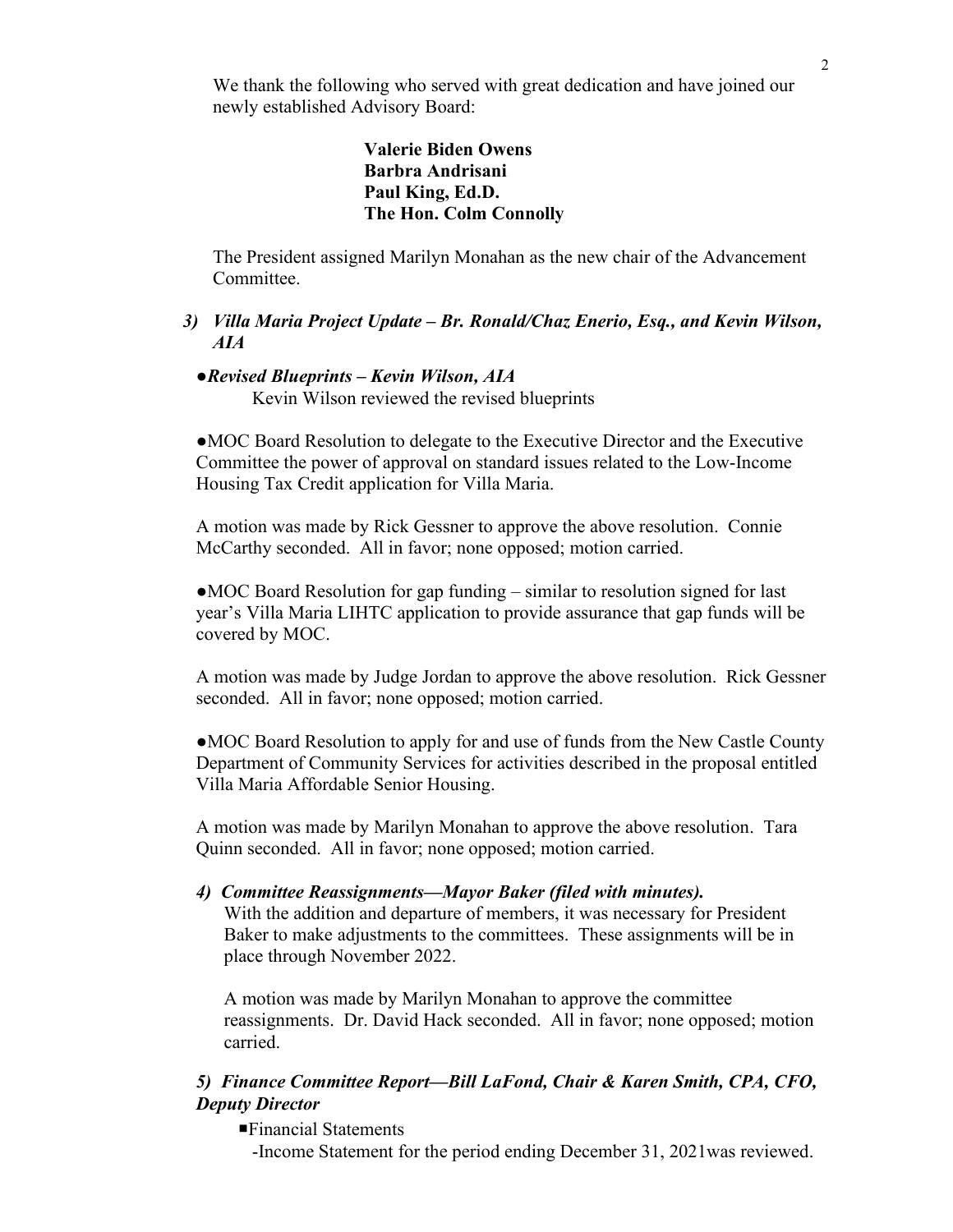-Balance sheet through December 31, 2021 was reviewed.

Merrill Lynch Portfolio Report as of January 31, 2022 was reviewed.

●Finance Committee recommendation regarding investment portfolio managers was discussed – Bill LaFond

Analysis of Cash and Cash Equivalents as of December 31, 2021was reviewed.

A motion was made by Judge Jordan to accept the Finance Committee's report. Chip Connolly seconded. All in favor; none opposed; motion carried.

## *6) Advancement Committee Report—Marilyn Monahan, Chair and Priscilla Rakestraw, Deputy Director of Development*

●45th Anniversary Celebration, Chairs: Barbra Andrisani and Marilyn Monahan. The theme is "Together We Are One" and will highlight the broad base of our services. We will emphasize benefactors and volunteers. We will pay tribute to Br. Ronald and the staff. Marilyn urged board members to mark their calendars to attend this important event. Details will follow.

-Annual EDR Auction, Spring into Action, **Sunday, April 24, 2-6pm, Barclays Bank,** Hon. Chairs: Jenn & John Sullivan and Elaine & Michael Reilly; Chair: Michelle Modesto.

-This year we are separating the \$100 raffle from the auction. We are awaiting the approval from the gaming commission and we plan to announce the winners of the first prize of \$10,000, second prize of \$2,000 and third prize of \$1,000 on **June 15.**

## *7) Continuum of Care and House of Joseph II—Mayor Baker, Chair of Ad Hoc Committee*

●Ad Hoc Committee met on Thursday, March 3. Their findings were discussed.

#### *8) Property— Chaz Enerio/Br. Ronald*

#### *Distribution Center – Br. Ronald*

Distribution Center on 1410 N. Claymont Street was destroyed in the flood and after careful review, the Board approved putting the building up for sale.

We have engaged a realtor to locate a new Distribution Center.

#### *Property available on Vandever Ave. – Br. Ronald & Rick Gessner*

A discussion ensued regarding potentially acquiring this property and possible uses.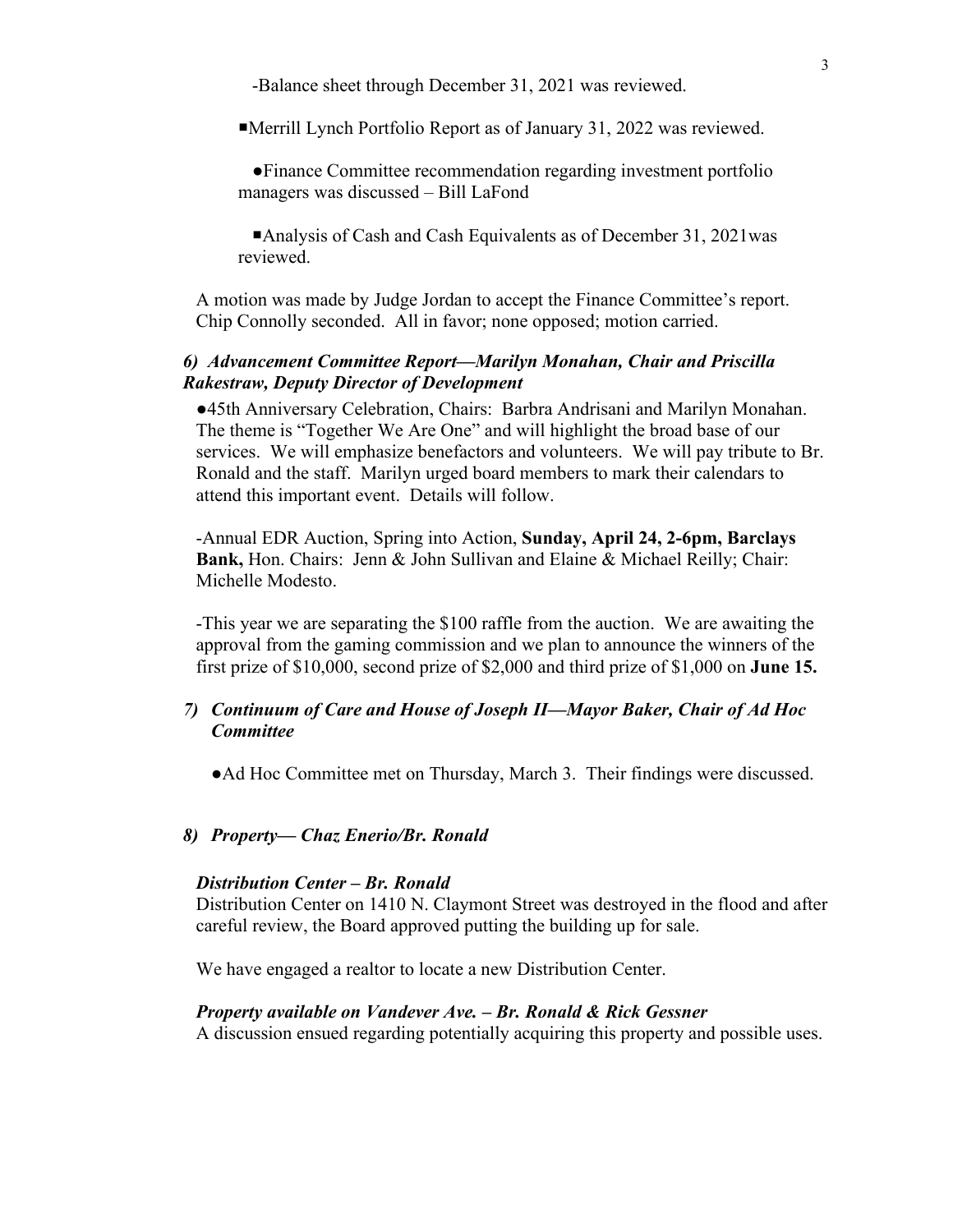### *Bundled Projects – Chaz Enerio*

All work began in December. Demolition and framing are being done. Completion for all four projects is targeted for mid to late summer.

### **Mary Collings House** Chaz Enerio, Deputy Director, Administration

 To chiefly serve the needs of Emmanuel Dining Room (EDR) West and provide a one-bedroom unit on the upper floor. The major reason for acquisition of this property is to move the trashcans from the front of EDR to a covered area on Pleasant Street for garbage pickup. EDR accumulates such an abundance of garbage through its operations that it is a hazard to keep the trashcans in the front of the building.

## **Paul VI House –** Chaz Enerio

- To provide additional housing for the Sisters of Our Lady of Good Health, who will now be able to increase from four to five. The existing residence on  $9<sup>th</sup>$  and Madison streets will provide housing for four additional sisters from a new community that we are requesting from India.
- This house is adjacent to Josephine Bakhita House, which is a residence for the Sisters of Christ the Light. We will create a chapel where all ten sisters will be able to worship in the Paul VI House and the buildings will be connected.
- Elevator tower is currently being installed in the back.

#### **Nazareth House I –** Chaz Enerio

- Structural repairs to roof and entire exterior front wall
- Nazareth consists of four apartments that have been vacant since we became aware that the building was structurally damaged.

### **House of Joseph Holistic Housing –** Chaz Enerio

- ●To serve formerly homeless men and women
- As advised by DSHA, we removed everyone from the building before construction and presently the five of them are living at 111 N. Jackson Street. When we reopen, we will have seven units for seven men.

### *9) Cyber-security—Br. Ronald*

Pursuant to concerns expressed by Harvey Morris of BL&S Technologies, we will have Blackbaud upgrade our Financial Edge and Raiser's Edge databases to protect our records from ransomware attacks. We will amend the 2022 operating budget to reflect this expense.

Karen Smith, CFO, explained that this cost includes training on the upgraded system.

A motion was made by Rep. Gilligan to approve this expenditure. Tara Quinn seconded. All in favor; none opposed; motion carried.